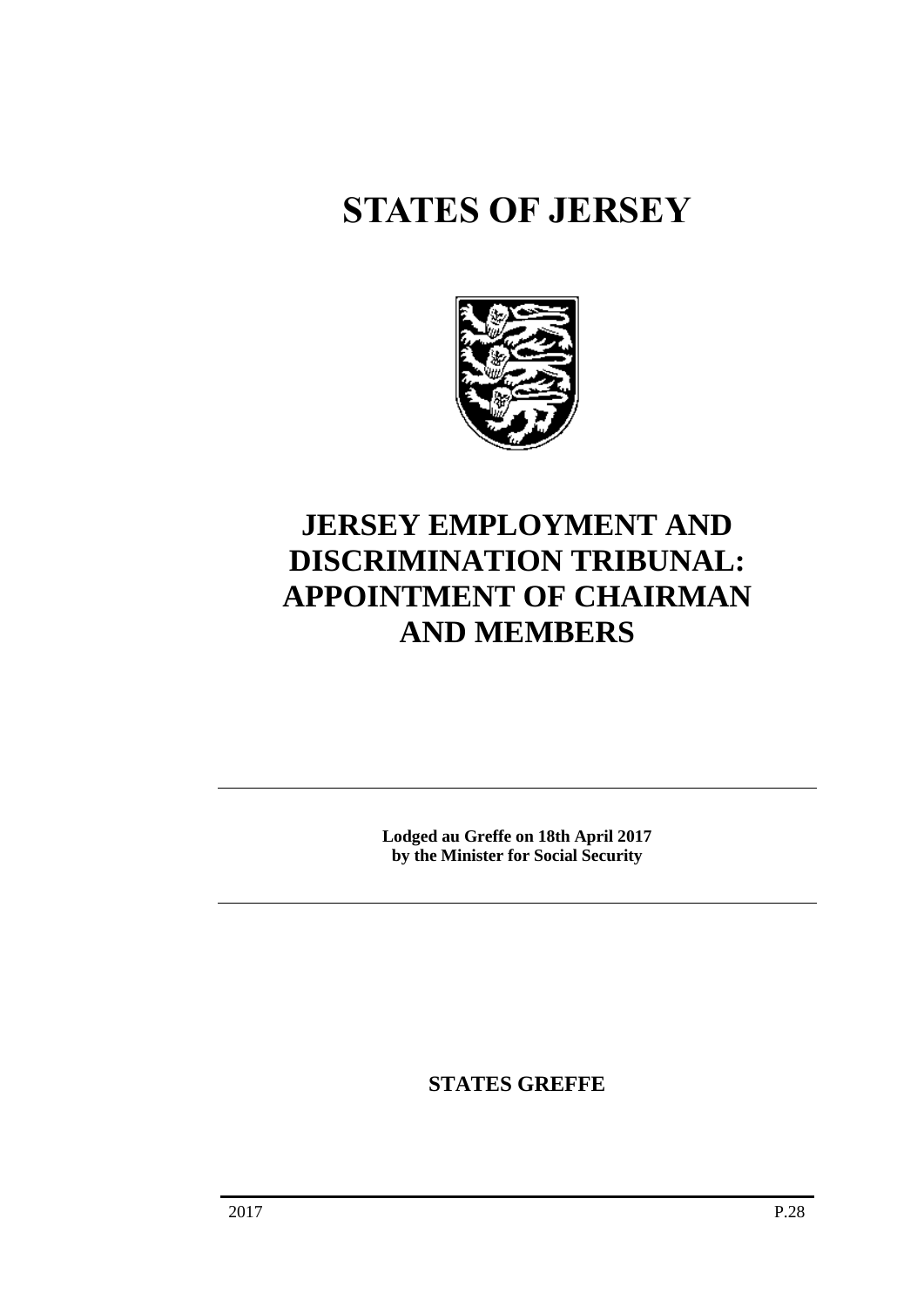### **PROPOSITION**

#### **THE STATES are asked to decide whether they are of opinion**

to appoint, further to a process overseen by the Jersey Appointments Commission and in accordance with the Employment and Discrimination Tribunal (Jersey) Regulations 2014, the following persons as members of the Jersey Employment and Discrimination Tribunal, each for a period of 5 years to begin from the date of States' approval –

> Mrs. Hilary Griffin Mr. Michael Salter Mr. Ian Jones Mr. Neal Vautier Mr. Alan Kearney.

MINISTER FOR SOCIAL SECURITY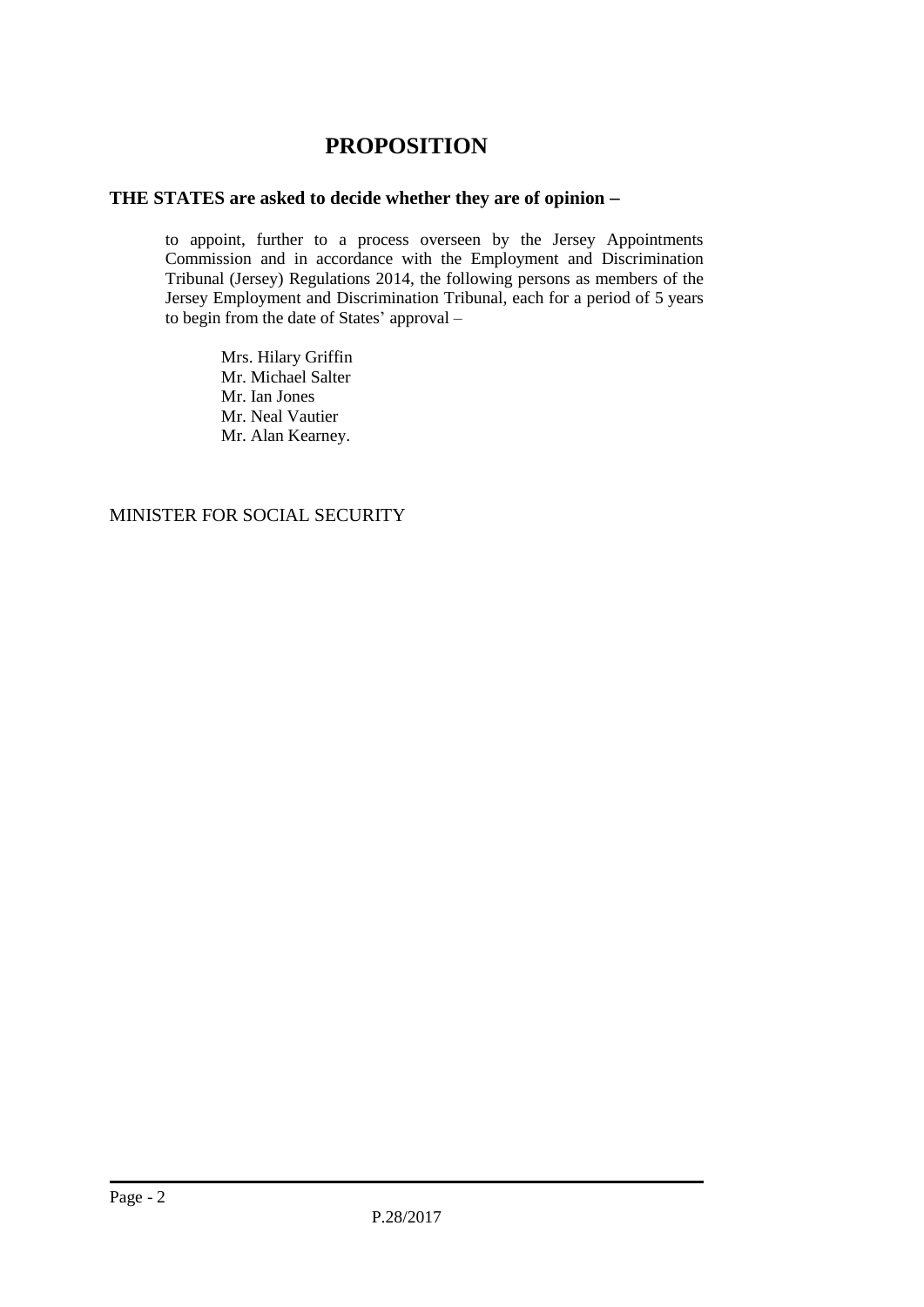#### **REPORT**

#### **Appointments to the Jersey Employment and Discrimination Tribunal**

#### **Background**

The [Employment \(Jersey\) Law 2003](https://www.jerseylaw.je/laws/revised/Pages/05.255.aspx) ("the Employment Law") provides for the establishment of the Jersey Employment and Discrimination Tribunal ("the Tribunal") and provides that it will exercise the jurisdiction conferred on it by the Employment Law and any other Law. The Tribunal became operational in 2005 and is responsible for enforcing the Island's employment and discrimination legislation: the Employment Law (*see* Article 81), the [Employment Relations \(Jersey\) Law 2007,](https://www.jerseylaw.je/laws/revised/Pages/05.260.aspx) and the Discrimination (Jersey) Law 2013. It hears and determines complaints relating to –

- written terms of employment
- minimum rest periods and annual leave
- minimum wage
- payment of wages and pay-slips
- notice pay on termination of employment
- unfair dismissal
- redundancy pay and related rights
- family-friendly rights
- breach of contract of employment
- Trade Union recognition
- collective disputes
- discrimination on grounds of race, age, sex, sexual orientation, gender reassignment, and pregnancy and maternity.

#### **Constitution of the Tribunal**

Th[e Employment and Discrimination Tribunal \(Jersey\) Regulations 2014](https://www.jerseylaw.je/laws/revised/Pages/05.255.70.aspx) ("the Tribunal Regulations") set out the requirements for the constitution and membership of the Tribunal, including for the appointment and terms of office of the members. The Tribunal consists of the following members –

- 1. a Chairman;
- 2. up to 5 Deputy Chairmen;
- 3. up to 8 'employee representative' lay members who have knowledge or experience of, or an interest in, trade unions or matters relating to employees generally;
- 4. up to 8 'employer representative' lay members who have knowledge or experience of, or an interest in, employers' associations, or matters relating to employers generally;
- 5. up to 8 'discrimination panel' lay members who have knowledge or experience of, or an interest in, equality and discrimination matters generally, or discrimination and specific protected characteristics.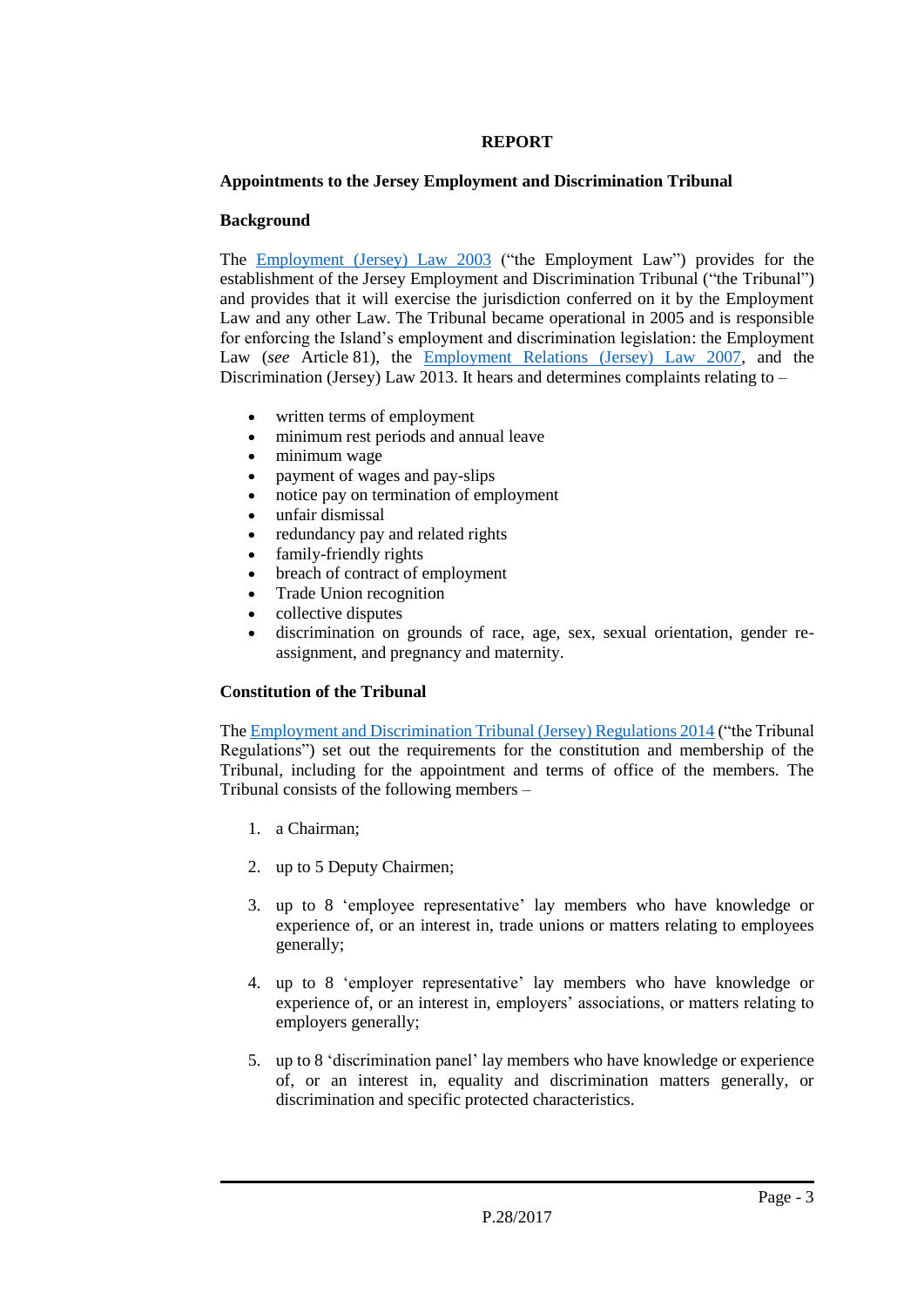In hearing a complaint that relates to employment or discrimination in employment, the Regulations provide that a 3-person panel must consist of a legally qualified Chairman or Deputy Chairman with 2 lay members; one employee representative member (paragraph (c)) and one employer representative member (paragraph (d)), chosen by rotation. It is important that the employer/employee balance is retained in employmentrelated discrimination cases.

Where a Panel is formed to hear a complaint about an act of discrimination that does not relate to employment or recruitment (e.g. housing, services or education), the Panel must consist of the Chairman or a Deputy Chairman and 2 members from the pool of discrimination lay members (paragraph (e)), chosen by rotation. The employer/ employee balance is not required in such a case.

The Tribunal Regulations provide that Tribunal members are appointed by the States Assembly for an initial term of up to 5 years. If a member requests that their term is extended, the Minister for Social Security may, after consultation with the Jersey Appointments Commission ("the Commission"), extend a member's term of office. The Commission's recruitment guidelines<sup>1</sup> state that "members of independent bodies *should not normally be appointed for terms in excess of nine years".*

#### **Recruitment of Tribunal members**

Recruitment was undertaken to fill 4 positions on the Tribunal – one Chairman, one Deputy Chairman and 2 employee representative lay members<sup>2</sup>. In January 2017, the positions were advertised in the Jersey Evening Post, on the States website, in the Bailiwick Express, and via newsletters distributed by the Jersey Law Society and the Jersey Advisory and Conciliation Service. Following shortlisting in February, structured interviews were undertaken in March 2017 by 2 separately constituted recruitment Panels.

**Chairman and Deputy Chairman –** The first recruitment Panel, which interviewed candidates for the positions of Chairman and Deputy Chairman, consisted of the Judicial Greffier, the Viscount, the Deputy Bailiff and a Jersey Appointments Commissioner.

**Lay members –** The second recruitment Panel, which interviewed candidates for the positions of employee representative lay member, consisted of the Viscount, one of the current Deputy Chairmen of the Tribunal and a States of Jersey Human Resources Manager.

Having assessed the candidates and reached their decisions, the recruitment Panels recommended 5 new appointments, as follows –

Mrs. Hilary Griffin – Chairman Mr. Michael Salter – Deputy Chairman Mr. Ian Jones – Deputy Chairman Mr. Neal Vautier – Employee representative lay member Mr. Alan Kearney – Employee representative lay member.

 $\overline{a}$ 

<sup>1</sup>[www.gov.je/SiteCollectionDocuments/Government%20and%20administration/P%20JAC%20](http://www.gov.je/SiteCollectionDocuments/Government%20and%20administration/P%20JAC%20recruiting%20guidelines%2020160706%20JP.pdf) [recruiting%20guidelines%2020160706%20JP.pdf](http://www.gov.je/SiteCollectionDocuments/Government%20and%20administration/P%20JAC%20recruiting%20guidelines%2020160706%20JP.pdf)

<sup>2</sup> See **Appendix 1**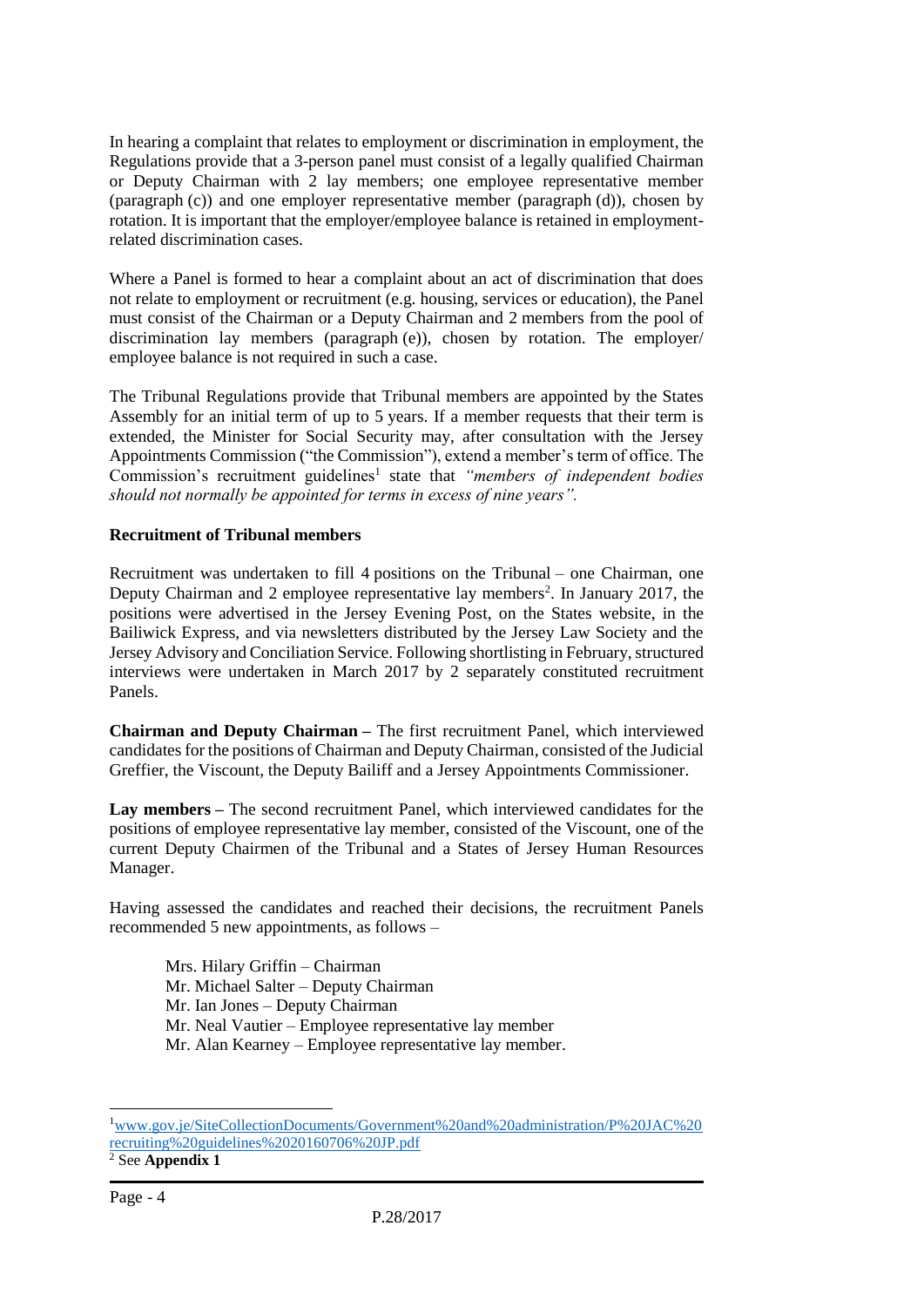Having proposed one of the current Deputy Chairmen for appointment as Chairman, the recruitment Panel was fortunate to have interviewed a number of good quality candidates, and selected 2 candidates to recommend for appointment as Deputy Chairmen.

The representative of the Commission was satisfied that the process met the Commission's requirements, and the proposed new members were recommended to the Minister. The Minister is satisfied that the individuals possess the required knowledge and experience, and proposes the appointment of the 5 individuals, each for a 5-year term of office to begin from the date of States' approval.

Further details of the proposed members are provided in **Appendix 2**.

#### **Notification of re-appointment**

The initial term of office of current Deputy Chairman Mrs. Claire Davies would expire on 31st May 2017. Having consulted the Commission, the Minister decided on 30th March 2017 to re-appoint Mrs. Davies as Deputy Chairman for a further 4-year term, which will end on 31st May 2021.

Mrs. Davies qualified as an English Barrister in 1992 and as a Jersey Advocate in 1997. She is a Partner of the law firm Davies & Ingram, founded in 2012. Mrs. Davies trained in business and employment law; however, her main focus as a practitioner is family and children's law. Mrs. Davies represents and advises private individuals, companies and States of Jersey departments, and she regularly appears in all Courts of the Island. Mrs. Davies teaches the LLB degree at the Jersey Institute of Law and is the Adjunct Professor for family law for the Jersey Advocates' course. She is the current Chairman of the Jersey Family Law Association and has served 5 years as Deputy Chairman of the Employment and Discrimination Tribunal.

It is not necessary to request that the States approves the re-appointment of a Tribunal member. However, as a matter of good order, the Minister takes this opportunity to notify the States that Mrs. Davies has been re-appointed.

#### **Collective responsibility under Standing Order 21(3A)**

The Council of Ministers has a single policy position on this proposition, and as such, all Ministers, and the Assistant Minister for Social Security, are bound by the principle of collective responsibility to support the proposition, as outlined in the Code of Conduct and Practice for Ministers and Assistant Ministers [\(R.11/2015](http://www.statesassembly.gov.je/AssemblyReports/2015/R.11-2015.pdf) refers).

#### **Financial and manpower implications**

There are no financial or manpower implications for the States arising from this Proposition. Training for new members will be financed from within existing budgets.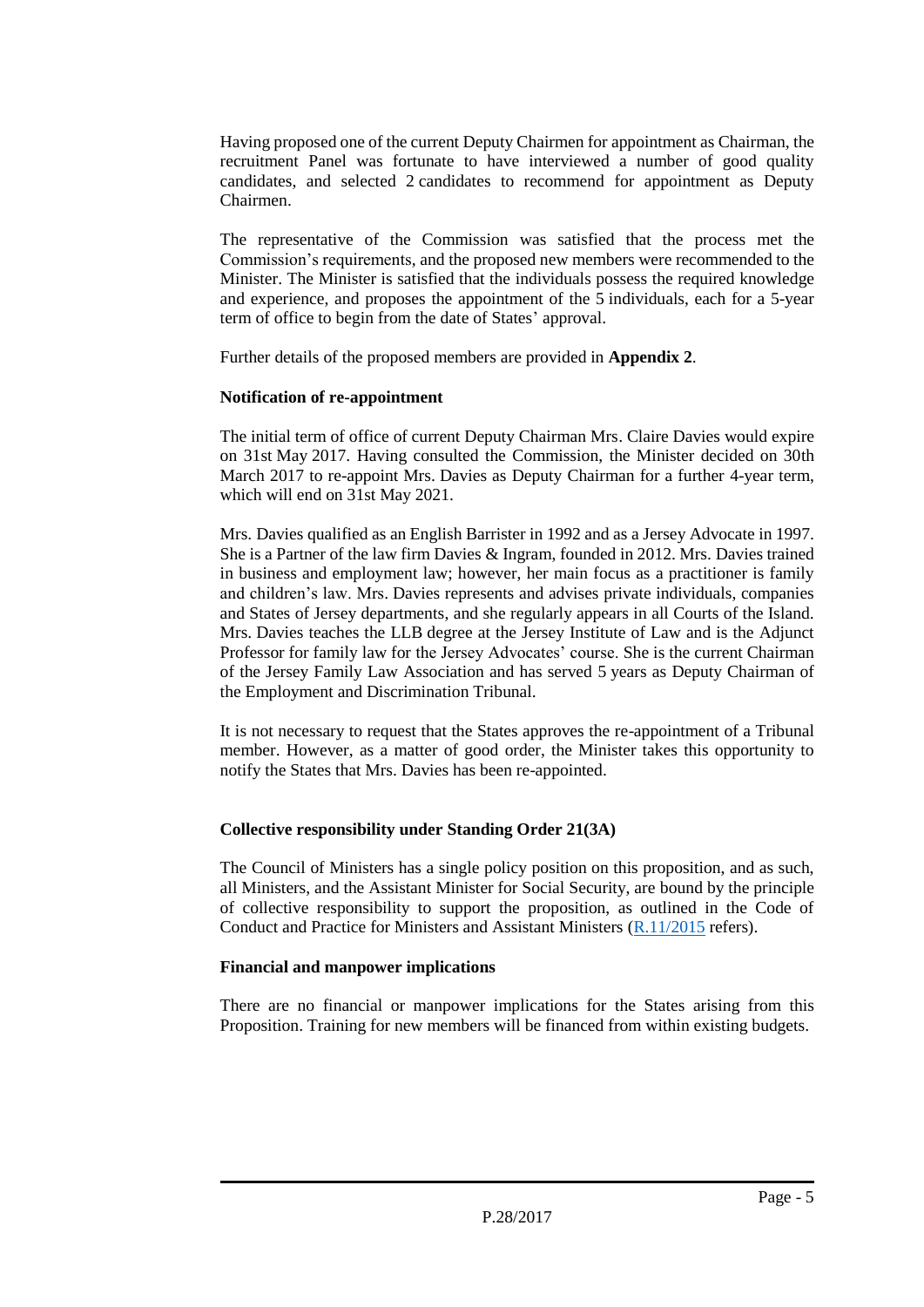#### **APPENDIX 1**

Vacancies on the Tribunal have been created by the departure of the following 3 members –

- 1. Mrs. Nicola Santos-Costa *(Appointed 1st July 2005 as Deputy Chairman, and on 1st June 2012 as Chairman. Term ended 30th April 2017.)*
- 2. Mr. Vincent Manning *(Appointed 8th September 2015. Term ended on 8th December 2016.)*
- 3. Mr. Timothy Langlois *(Appointed 1st October 2005. Term ended 30th September 2015.)*

In addition, up to 5 Deputy Chairmen may be appointed to the Tribunal. Currently there are 3 Deputy Chairmen, and so one of those vacancies was advertised.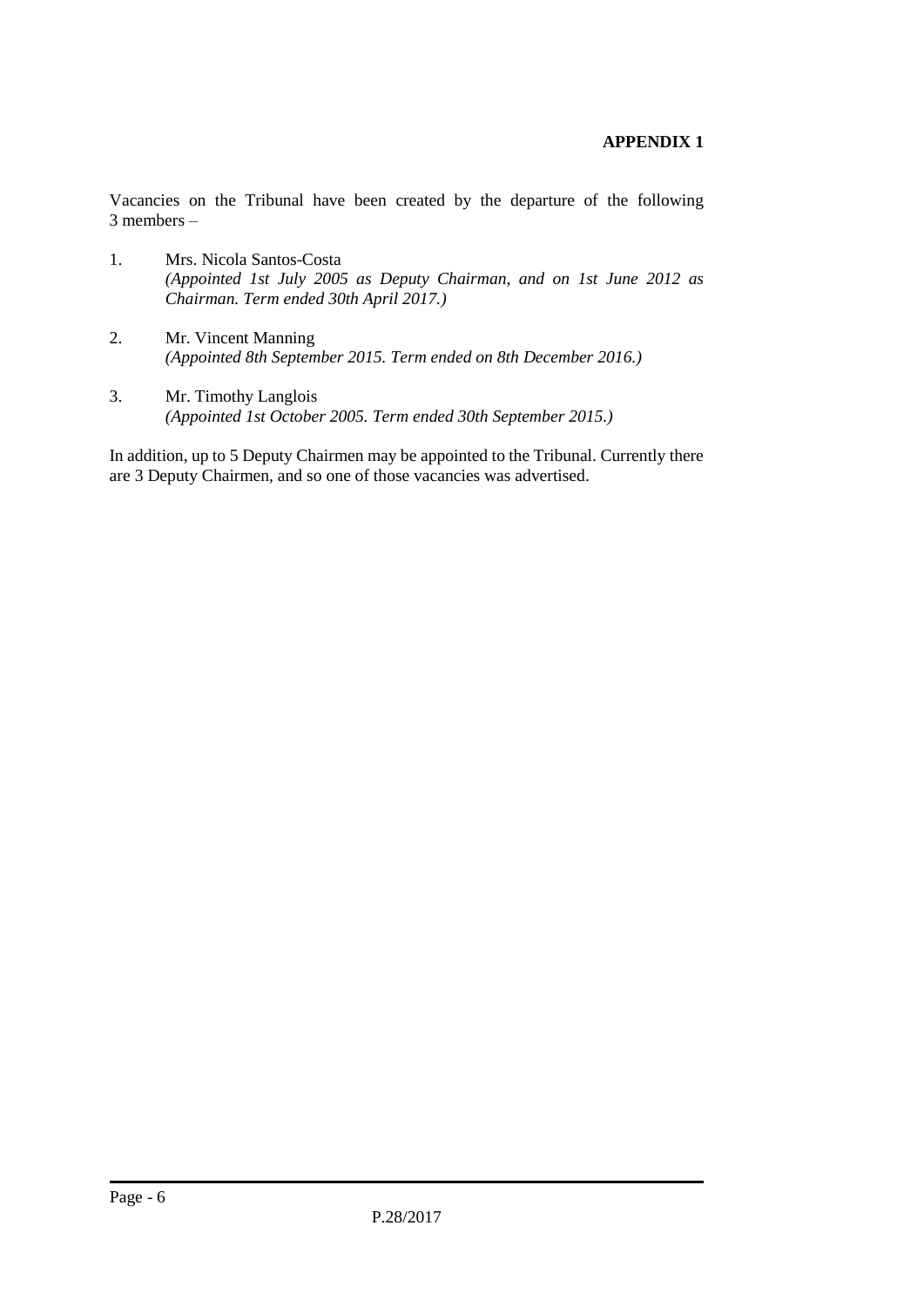#### **Employee representative lay members**

**Mr. Neal Vautier** has been employed by Jersey Electricity Plc. for 27 years and is currently a Civil Works Supervisor with responsibility for a number of large and small contracts, as well as 6 carpenters and labourers. Mr. Vautier has been a union committee member for 18 years and has 6 years' experience as Chairman of the Jersey Electricity Prospect Committee. Mr. Vautier intends to stand down from the Chairman role at the end of 2017. Jersey Electricity has approximately 100 Prospect members and Mr. Vautier has acted as the primary union representative for the majority of the disciplinary and grievance issues in his workplace during the past 15 years.

**Mr. Alan Kearney** has been employed by the States of Jersey Prison Service for 18 years and is currently Unit Manager with responsibility for overseeing 130 prisoners and 35 staff. Mr. Kearney is a Unite qualified shop steward, was Chairman of the Prison Officers' Association for 6 years until 2014 and is currently the Vice-Chairman. Mr. Kearney has experience as a member of the States of Jersey Suspension Review Panel and the Public Employees' Pension Scheme Joint Negotiation Group. Mr. Kearney also acts as a negotiator for the Joint Council of Unions and Associations, currently in relation to the States of Jersey workforce modernisation programme.

#### **Chairman**

**Mrs. Hilary Griffin** has acted as Deputy Chairman of the Employment and Discrimination Tribunal since March 2014. In that role, Mrs. Griffin has proved to be a capable leader of hearings. Mrs. Griffin qualified to practice as an English solicitor in 2002. For 9 years Mrs. Griffin worked for London-based international law firm Clyde and Co. as a Senior Employment Associate, and latterly as a Professional Support Lawyer. Mrs. Griffin's experience in these roles included acting for clients in a wide variety of cases in employment tribunals and the High Court, as well as marketing and training for the employment law team and clients. Mrs. Griffin moved to Jersey in 2011, but continues to act as a director of a family chemical business based in England which employs approximately 15 people.

#### **Deputy Chairmen**

**Mr. Michael Salter** qualified as an English Barrister in 1999, and since 2008 has held a Tenancy at Ely Place Chambers, London, specialising as an employment law Barrister. Mr. Salter is instructed by both claimants and respondents in a range of court and tribunal claims arising from the employment relationship for clients in the public and private sectors, trade unions and individual claimants. Mr. Salter has 3 years' experience as a part-time Employment Tribunal Judge for the South-West Region. As part of that role he has undertaken training in skills for tribunal judges, has provided training to tribunal lay members, and is scheduled to provide training to employment judges in June 2017. Mr. Salter is also currently a Chairman of Police Disciplinary Tribunals for several forces in the south-east of England.